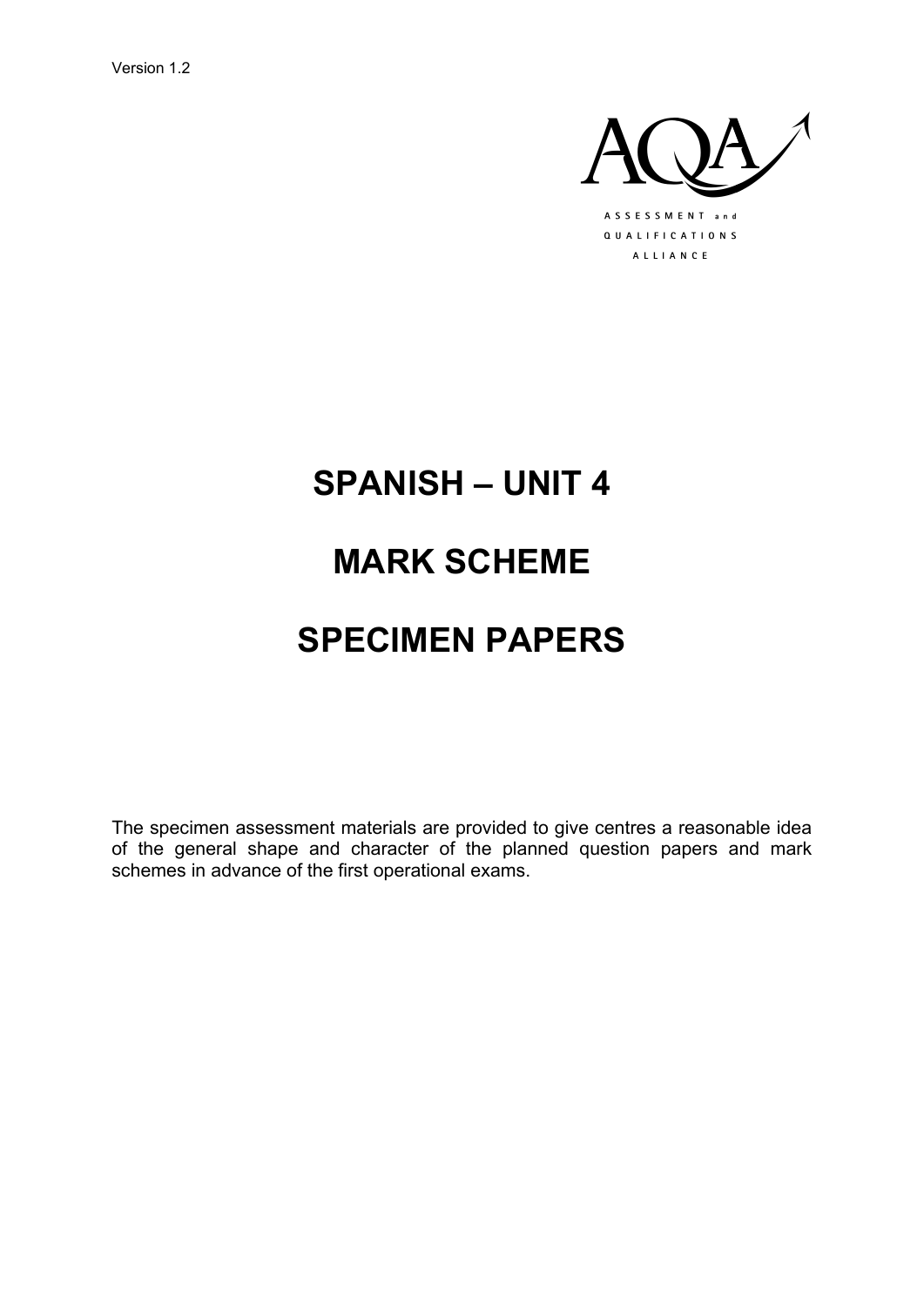### **Unit 4**

The assessment objectives will be allocated in the following way.

|                 |                              | % of A Level | <b>Marks</b> |
|-----------------|------------------------------|--------------|--------------|
| AO <sub>1</sub> | Response to spoken language  | 6            | 20           |
| AO <sub>2</sub> | Response to written language | 5            | 15           |
| AO <sub>3</sub> | Knowledge of grammar         | 5            | 15           |
|                 | <b>TOTAL</b>                 | 16           | 50           |

The marks will be allocated in the following way.

|         |                      | <b>AO1</b> | AO <sub>2</sub> | AO <sub>3</sub> |
|---------|----------------------|------------|-----------------|-----------------|
| Part 1  | Stimulus material    |            | 15              |                 |
| Part 2  | Conversation         | 20         |                 |                 |
| Overall | Knowledge of grammar |            |                 | 15              |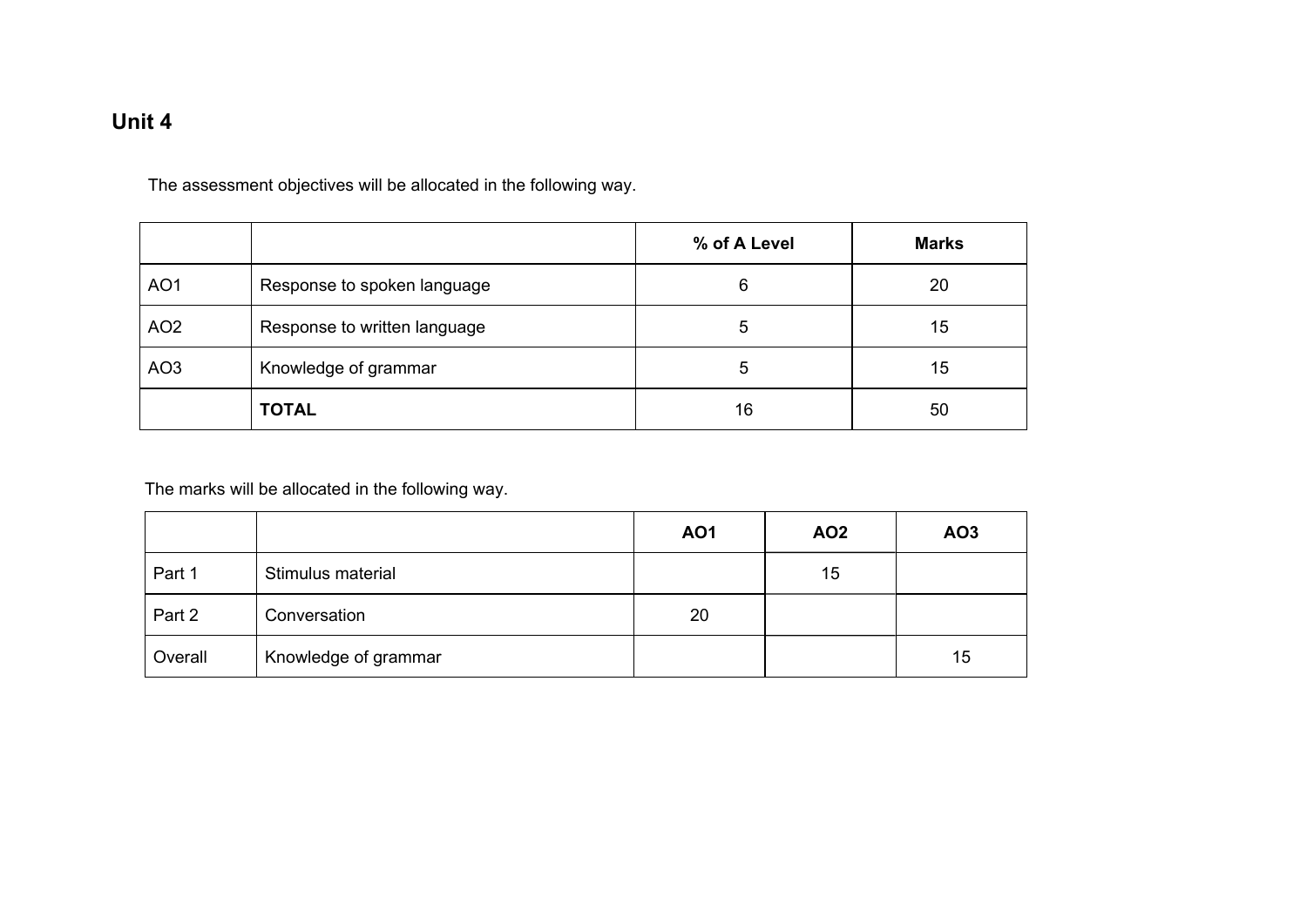The following criteria will be used.

### **UNIT 4**

## **Part 1 Discussion of stimulus card (A02)**

| <b>Mark</b>    | IN RESPONSE TO THE<br><b>STIMULUS MATERIAL</b>   | Mark        | IN THE FACE OF CHALLENGES BY<br><b>THE EXAMINER</b>                                          |
|----------------|--------------------------------------------------|-------------|----------------------------------------------------------------------------------------------|
| 5              | Develops a wide range of<br>relevant points.     | $9 -$<br>10 | Responds readily to all opportunities<br>to develop views and defend or justify<br>opinions. |
| 4              | Develops a number of relevant<br>points.         | $7 - 8$     | Frequent evidence of developing<br>views and defending or justifying<br>opinions.            |
| 3              | Some relevant points made.                       | $5 - 6$     | Little evidence of developing views<br>and defending or justifying opinions.                 |
| $\overline{2}$ | Response is brief and lacking in<br>development. | $3 - 4$     | Meaningful views are rarely<br>expressed.                                                    |
| $0 - 1$        | Very little meaningful response.                 | $0 - 2$     | Very little meaningful response.                                                             |

## **Part 2 Conversation (A01)**

| Mark    | <b>Fluency</b>                                                                                                                        |  |
|---------|---------------------------------------------------------------------------------------------------------------------------------------|--|
| 5       | A thoroughly confident speaker. Able to sustain a conversation at a natural pace.                                                     |  |
| 4       | A generally confident speaker demonstrating a good pace of delivery with some slight<br>hesitation between and during utterances.     |  |
| 3       | Prompt to respond but hesitating regularly between and during utterances.                                                             |  |
| 2       | Lacking in confidence. Inappropriate pace of delivery (fast, slow or erratic) adversely<br>affects the natural flow of conversation.  |  |
| $0 - 1$ | The pace of delivery (either hurried and garbled or slow and halting) is such that the<br>flow of communication is severely impaired. |  |

| <b>Mark</b> | <b>Interaction</b>                                                                                                                                                                     |
|-------------|----------------------------------------------------------------------------------------------------------------------------------------------------------------------------------------|
| $9 - 10$    | Sustains a meaningful exchange with very little prompting. Responds well to regular<br>opportunities to react spontaneously. Can develop ideas and counter views.                      |
| $7 - 8$     | Responds reasonably well with some evidence of spontaneity. Reacts infrequently to<br>opportunities to develop ideas and counter views.                                                |
| $5 - 6$     | Tends to react rather than initiate. Limited evidence of spontaneity in developing<br>responses to questions seeking views and opinions. More comfortable with factual<br>information. |
| $3 - 4$     | Generally dependent on the examiner's prompting which elicits only occasional<br>attempts to give additional information.                                                              |
| $0 - 2$     | Minimal reaction with little or no development of responses independent of any<br>prompting.                                                                                           |